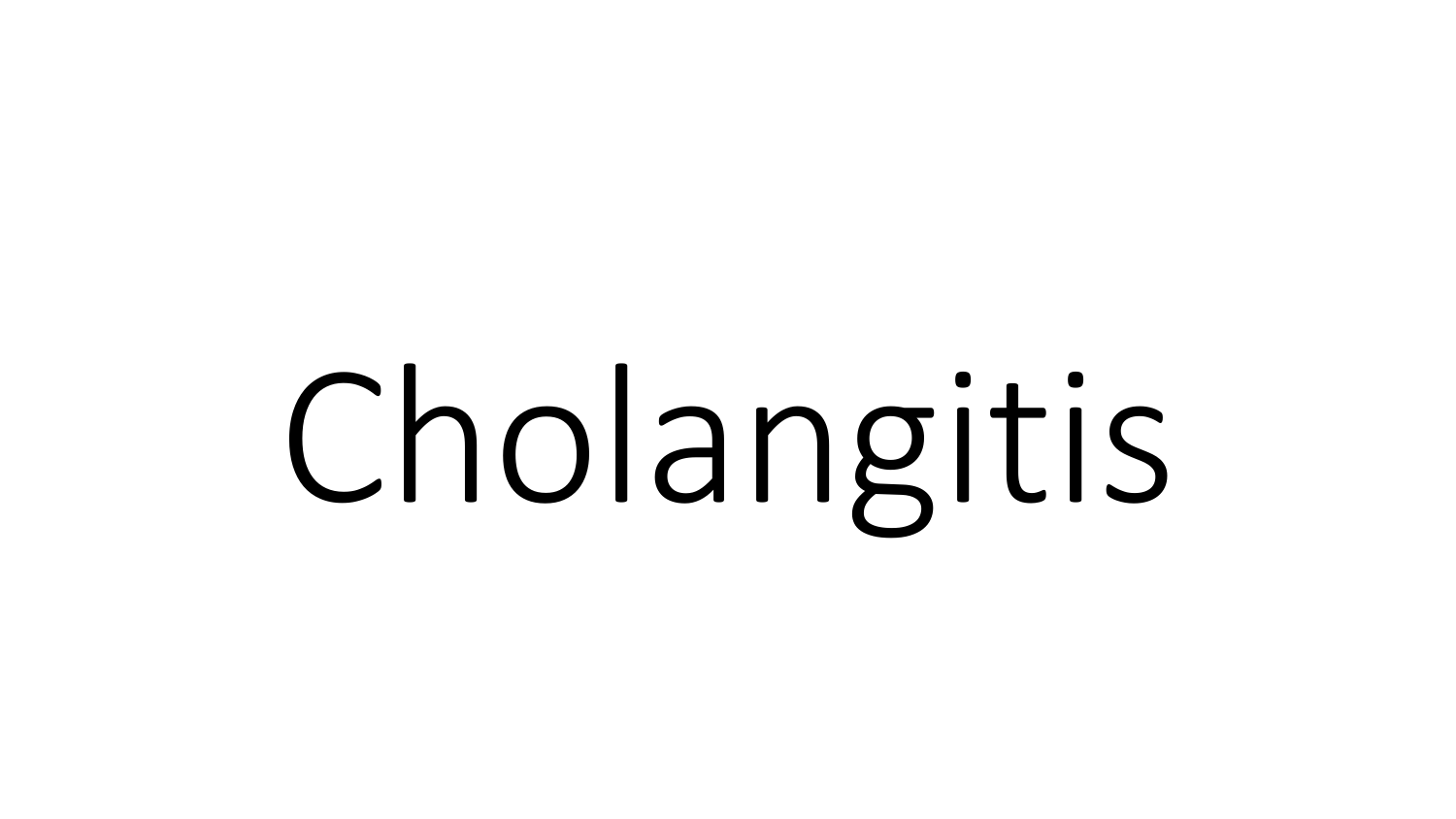

Figure 32-1. Anterior aspect of the biliary anatomy.  $a = right h$  hepatic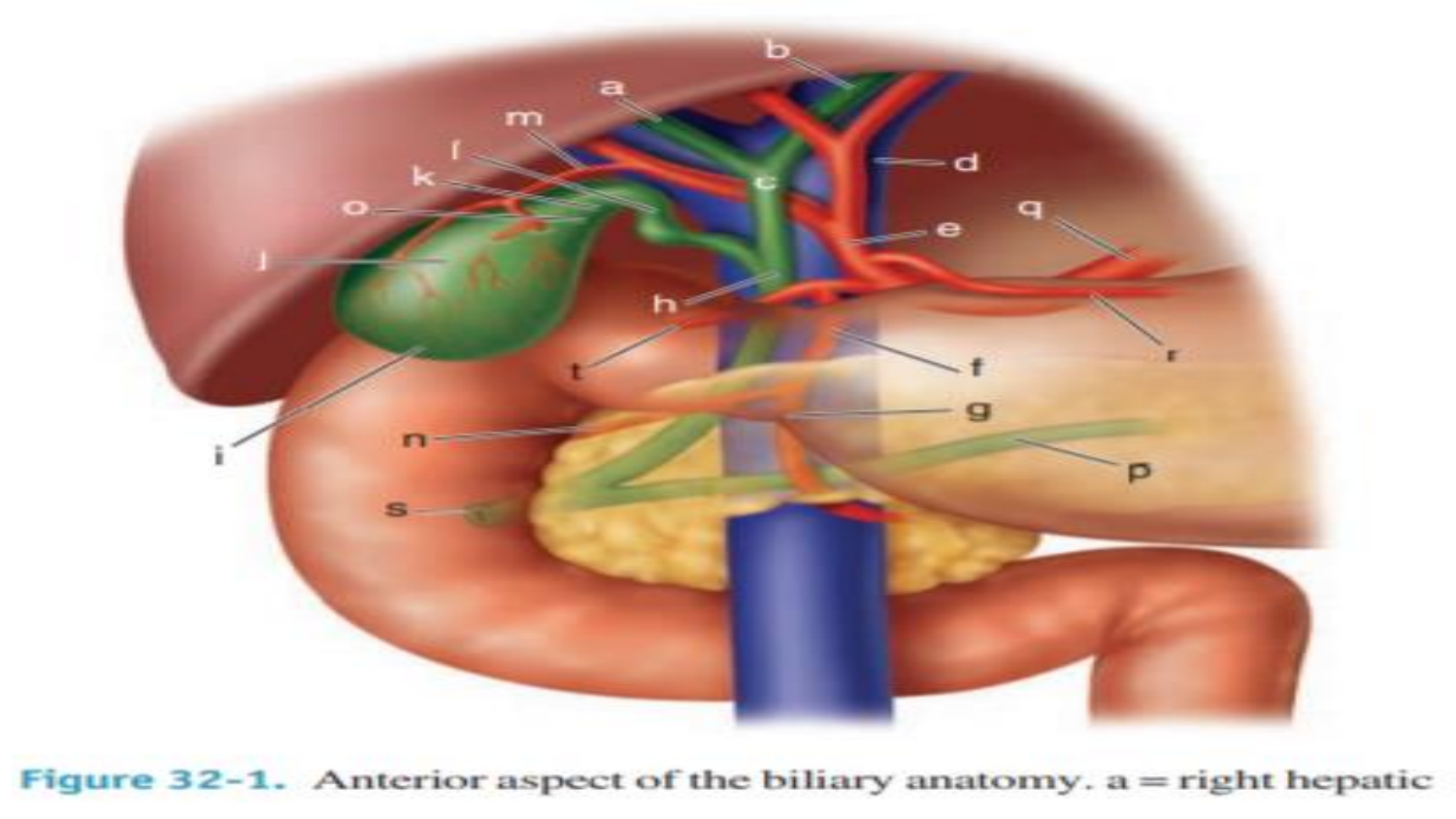

Figure 32-3. The sphincter of Oddi.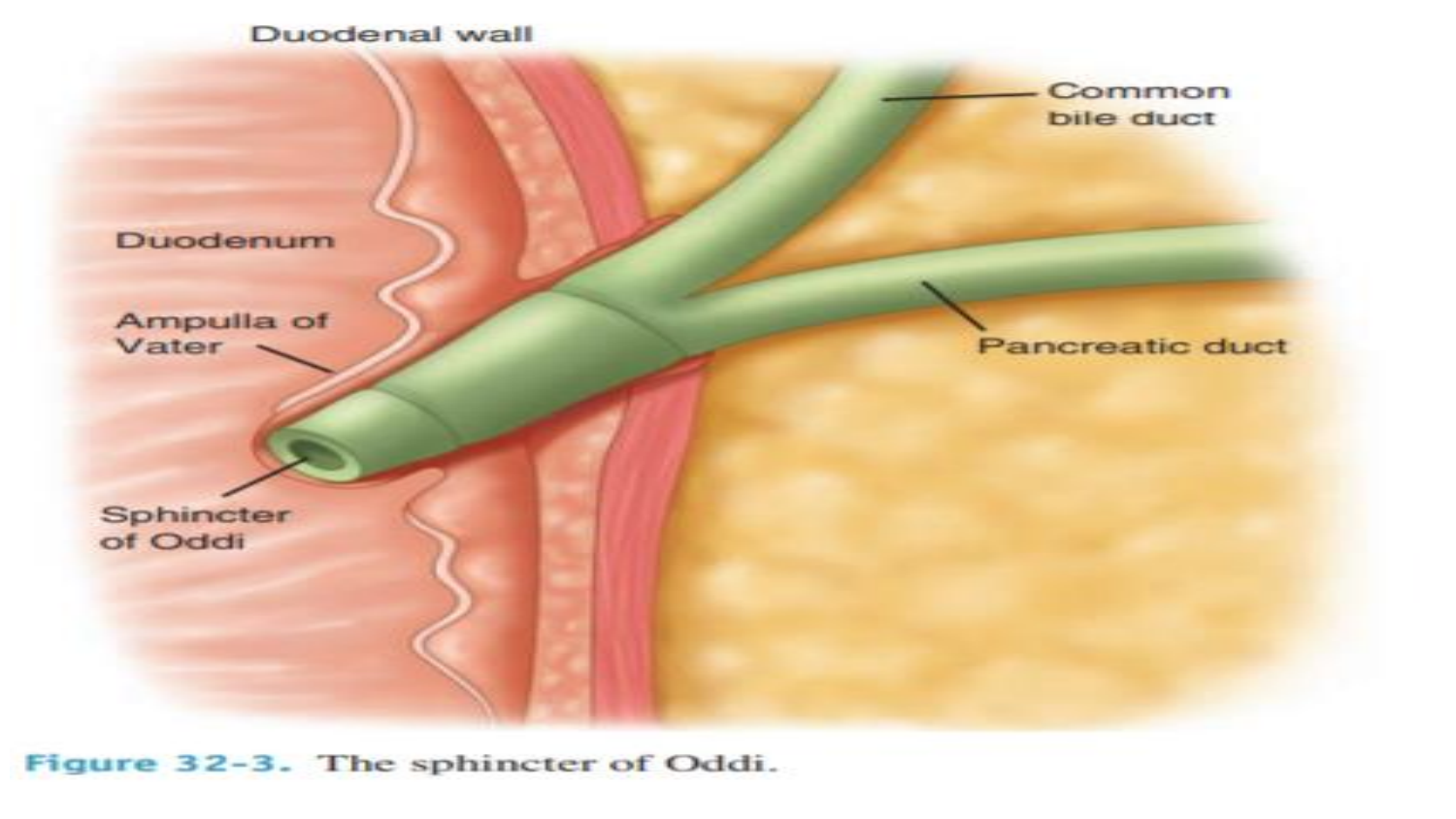Cholangitis is one of the main complications of choledochal stones.

Acute **cholangitis** is an ascending bacterial infection associated with partial or complete obstruction of the bile ducts.43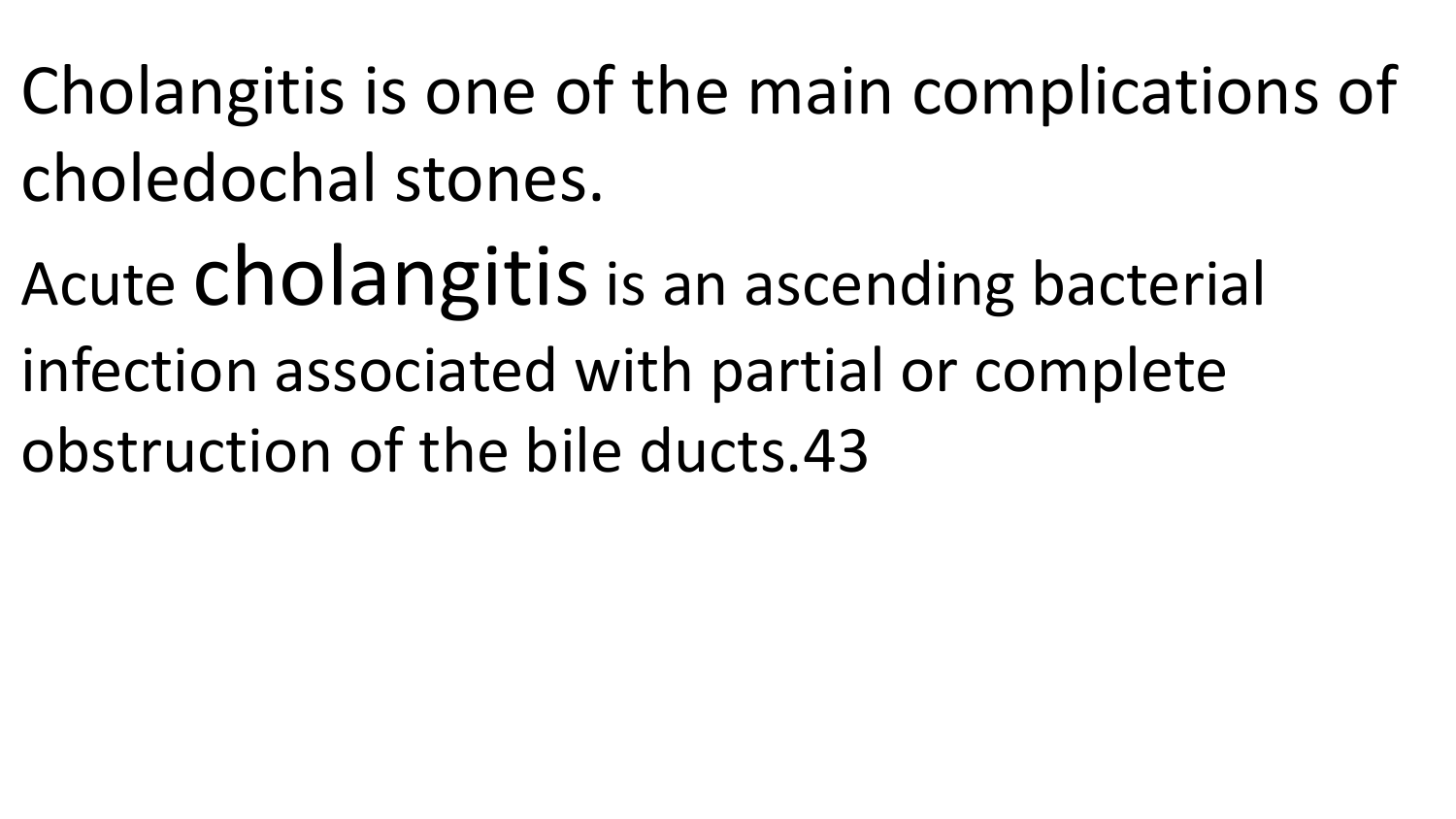### Clinical Manifestations

- Cholangitis may present as anything from a mild, selflimited episode to a fulminant, potentially lifethreatening septicemia.
- Patients with gallstone-induced cholangitis are most commonly older and female.
- The most common presentation is fever, epigastric or right upper quadrant pain, and jaundice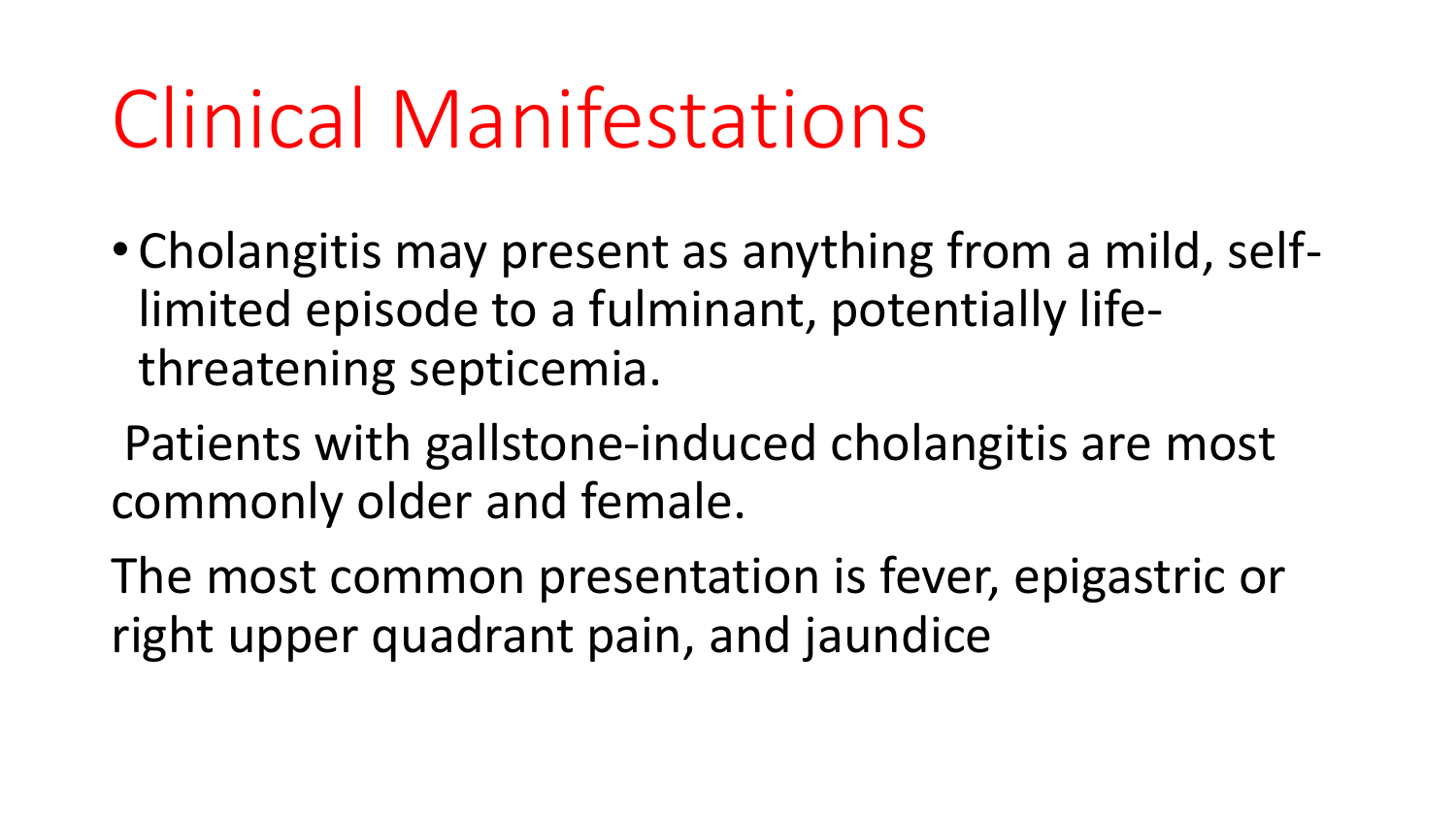Patients with indwelling stents are at particularly high risk for cholangitis, though rarely become jaundiced as a patent stent will prevent the obstruction of bile flow

On abdominal examination, the findings are indistinguishable from those of acute cholecystitis.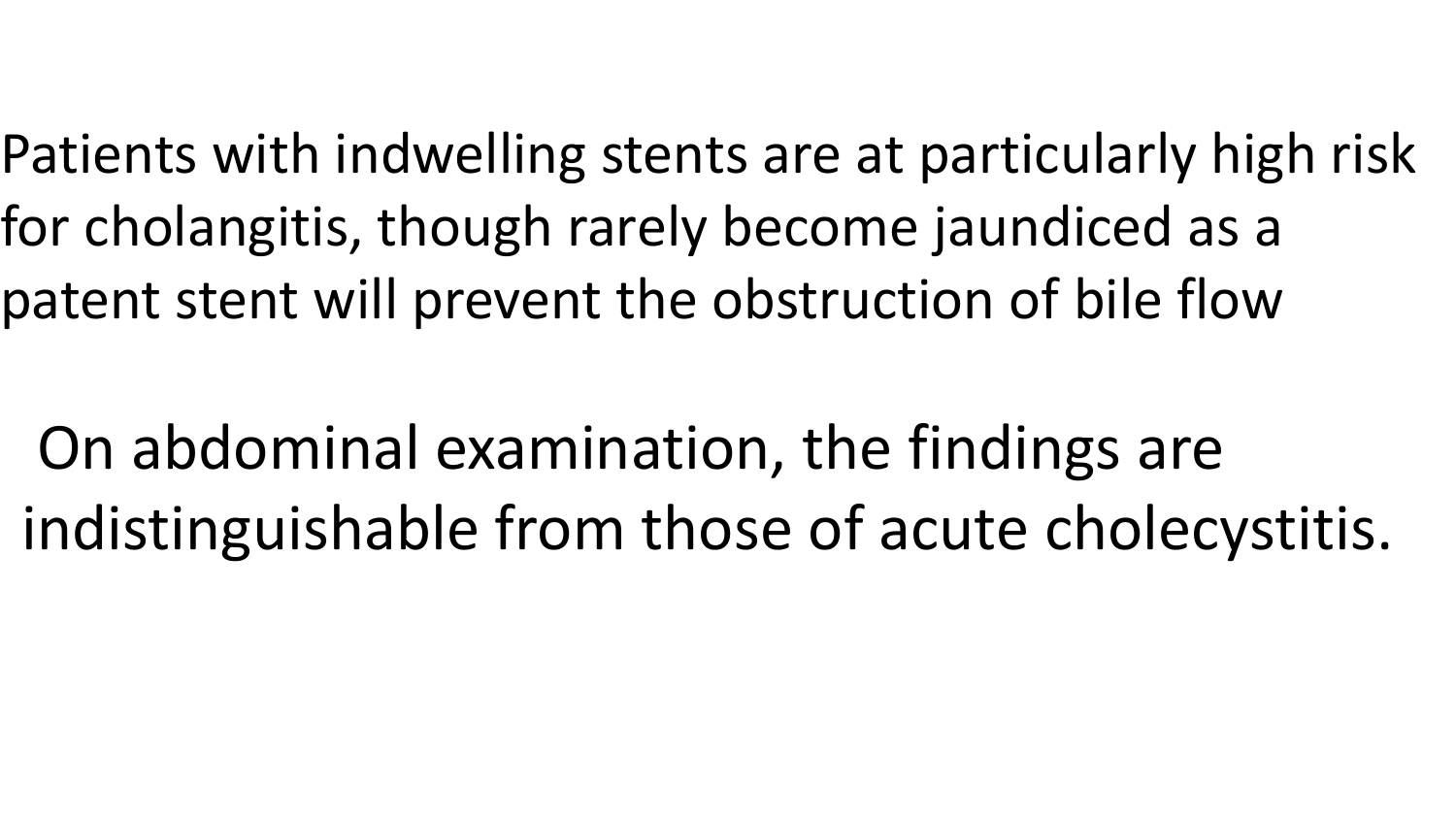

- Leukocytosis, hyperbilirubinemia, and elevation of alkaline phosphatase and transaminases are common and, when present, support the clinical diagnosis of cholangitis.
- •. Ultrasonography is helpful, as it will document the presence of gallbladder stones.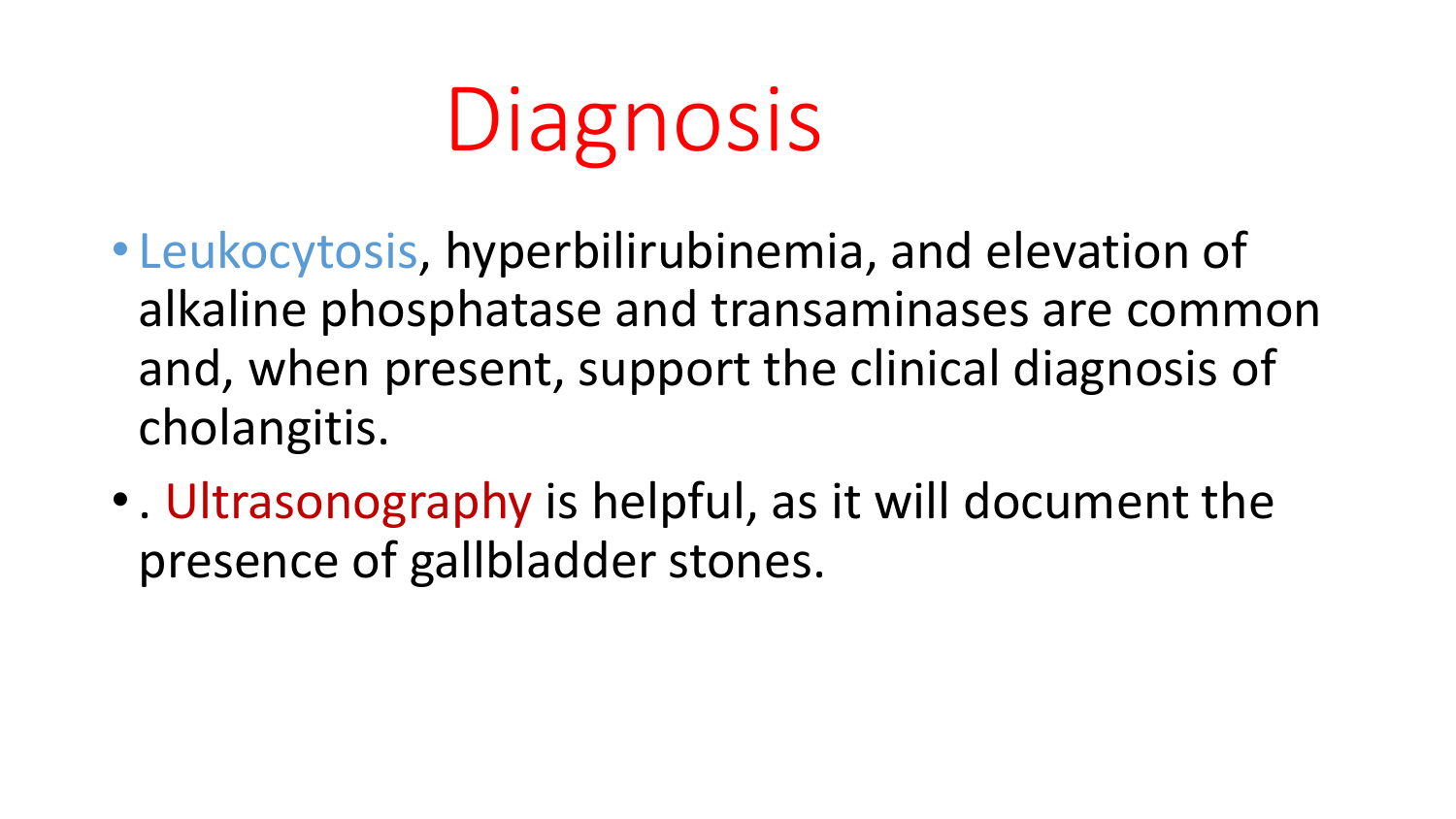# Treatment

- •The initial treatment of patients with cholangitis includes broad-spectrum IV antibiotics to cover enteric organisms and anaerobes,
- fluid resuscitation, and rapid biliary decompression. This is most often accomplished through ERCP and sphincterotomy.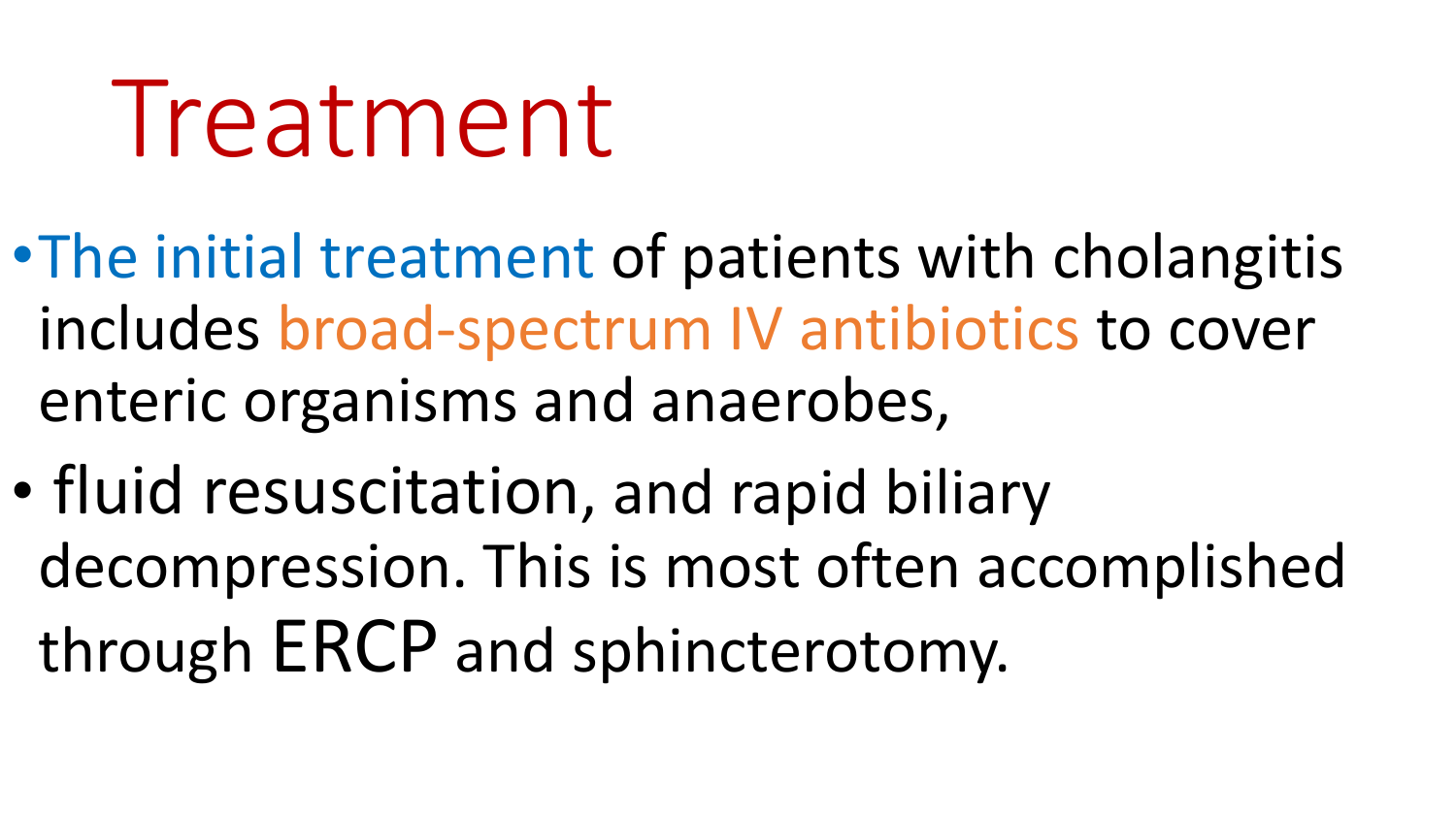



А

B

Figure 32-10. Endoscopic retrograde cholangiography. A. A schematic picture showing the side-viewing endoscope in the duodenum and a catheter in the common bile duct. B. An endoscopic cholangiogram showing stones in the common bile duct. The catheter has been placed through the ampulla of Vater into the distal common bile duct (arrow). Note the duodenal shadow indicated with arrowheads.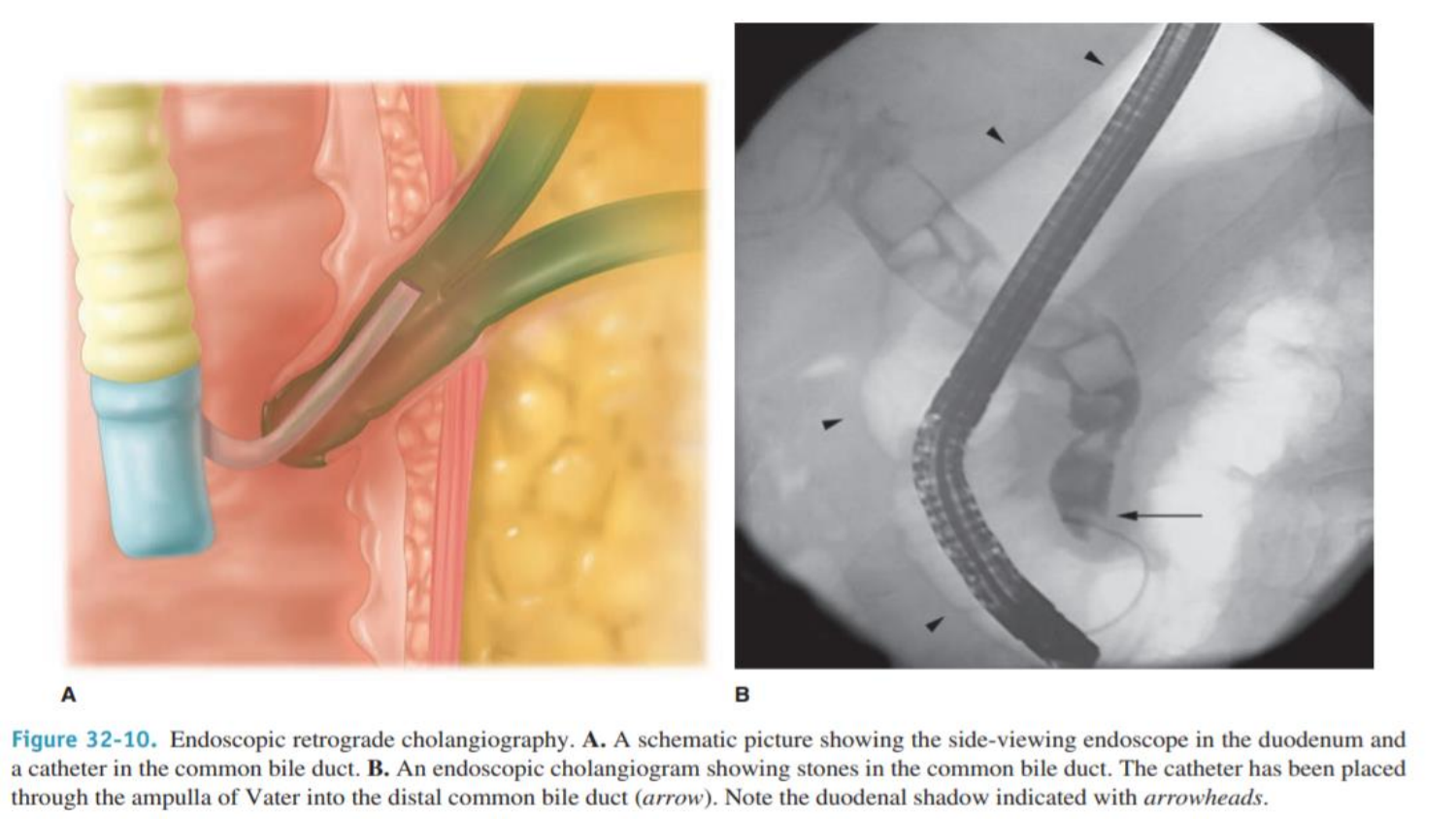

Figure 32-12. Schematic diagram of percutaneous transhepatic cholangiogram and drainage for obstructing proximal cholangiocarcinoma. A. Dilated intrahepatic bile duct is entered percutaneously with a fine needle. B. Small guidewire is passed through the needle into the duct. C. A plastic catheter has been passed over the wire, and the wire is subsequently removed. A cholangiogram can be performed through the catheter. D. An external drainage catheter in place. E. Long wire placed via the catheter and advanced past the tumor and into the duodenum. F. Internal stent has been placed through the tumor.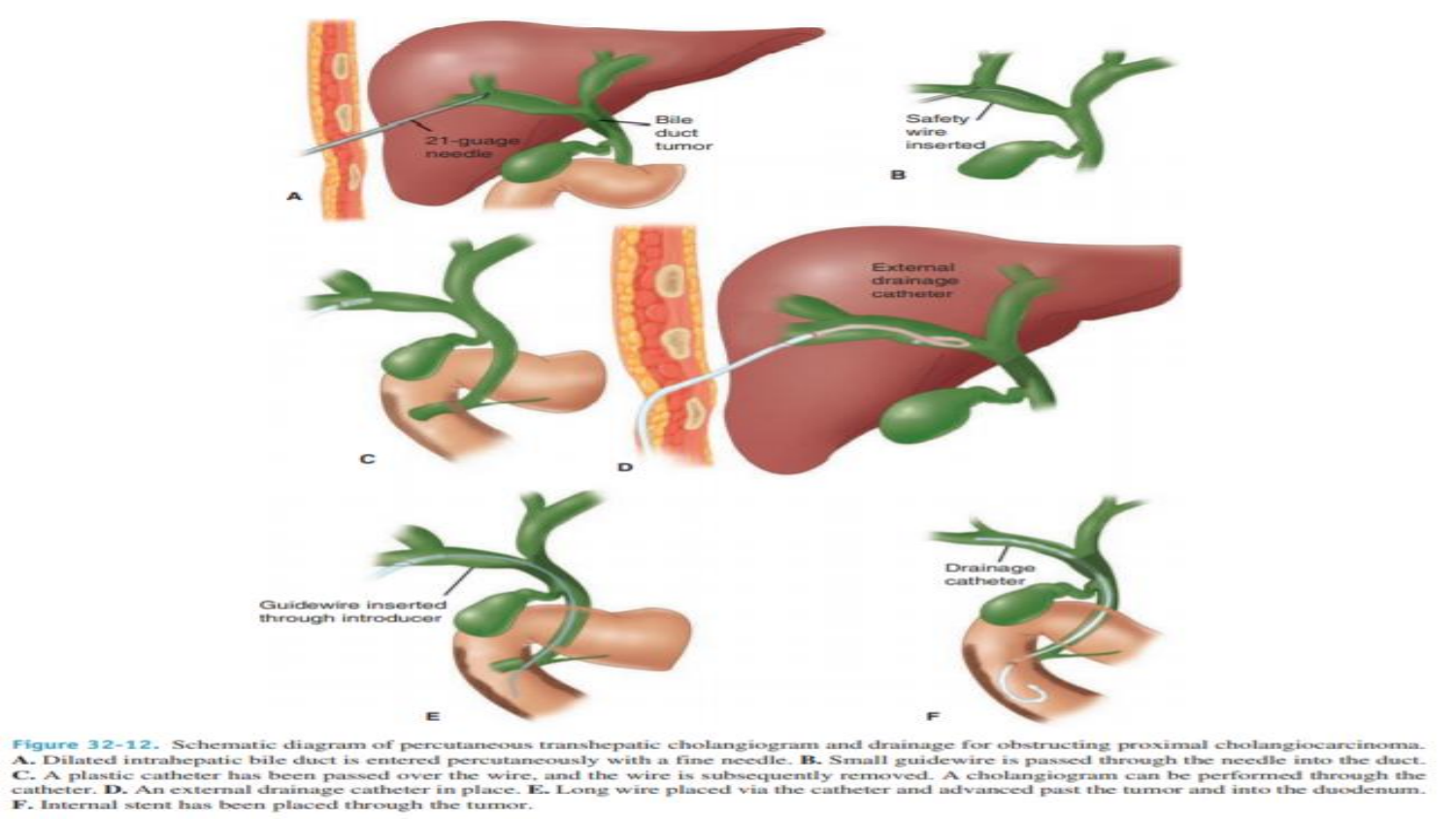## Cholangiohepatitis

- Cholangiohepatitis, also known as recurrent pyogenic cholangitis, is endemic to the Orient.
- It also has been encountered in Asian population in the United States, Europe, and Australia.
- It affects both sexes equally and occurs most frequently in the third and fourth decades of life.
- Cholangiohepatitis is caused by bacterial contamination (commonly E coli, Klebsiella species, Bacteroides species, or Enterococcus faecalis) of the biliary tree, and often it is associated with biliary parasites such as Clonorchis sinensis, Opisthorchis viverrini, and A lumbricoides.